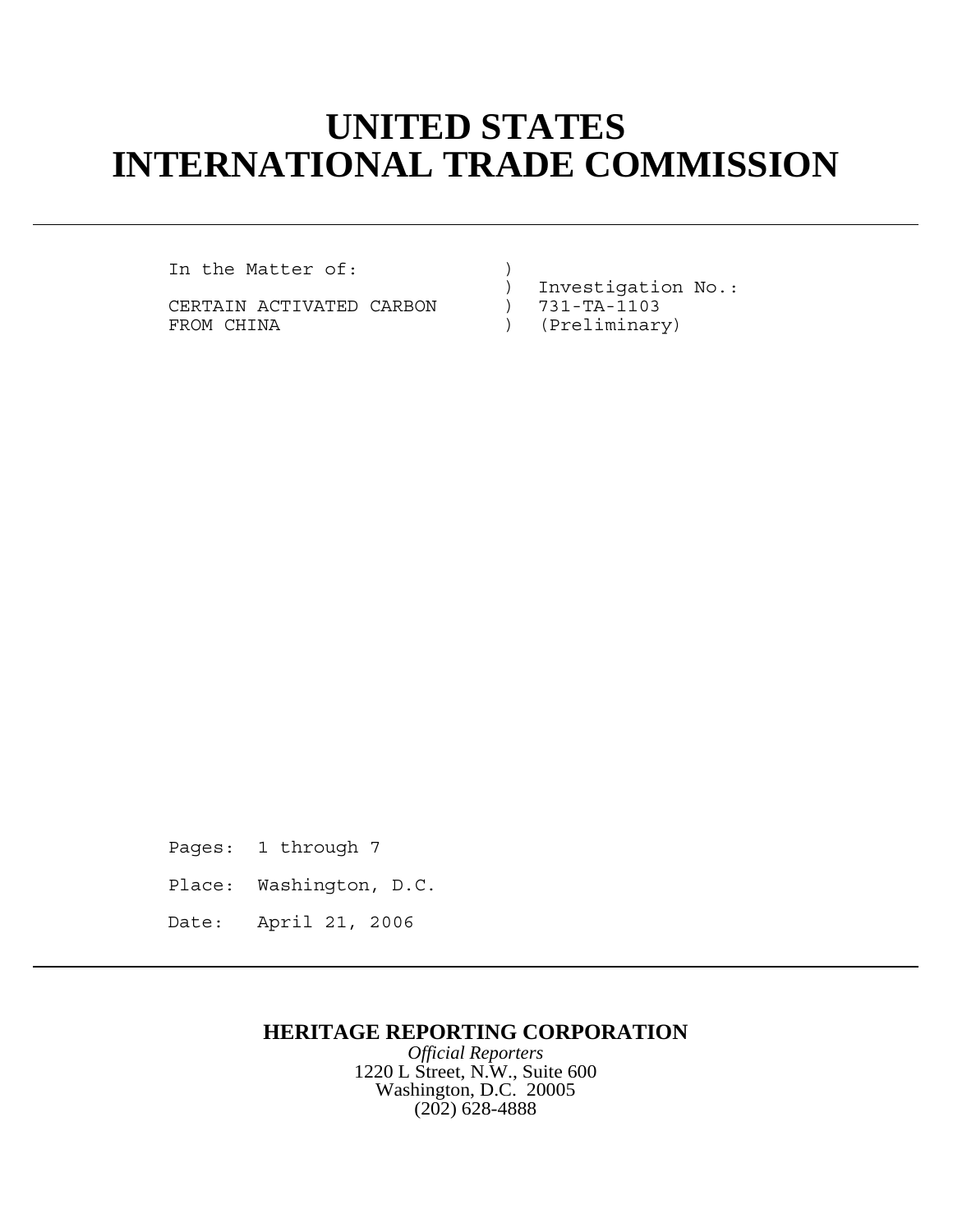THE UNITED STATES INTERNATIONAL TRADE COMMISSION

| In the Matter of:        |                     |
|--------------------------|---------------------|
|                          | Investigation No.:  |
| CERTAIN ACTIVATED CARBON | $) 731 - TA - 1103$ |
| FROM CHINA               | ) (Preliminary)     |

Friday, April 21, 2006

Room 101 U.S. International Trade Commission 500 E Street, S.W. Washington, D.C.

The Commission meeting commenced, pursuant to

notice, at 10:56 a.m., before the Commissioners of the

United States International Trade Commission, the

Honorable STEPHEN KOPLAN, Chairman, presiding.

APPEARANCES:

On behalf of the International Trade Commission:

Commissioners:

STEPHEN KOPLAN, CHAIRMAN (presiding) DEANNA TANNER OKUN, VICE CHAIRMAN (via telephone) JENNIFER A. HILLMAN, COMMISSIONER CHARLOTTE R. LANE, COMMISSIONER DANIEL R. PEARSON, COMMISSIONER SHARA L. ARANOFF, COMMISSIONER

MARILYN R. ABBOTT, SECRETARY TO THE COMMISSION SHARON BELLAMY, HEARINGS AND MEETINGS ASSISTANT

> Heritage Reporting Corporation (202) 628-4888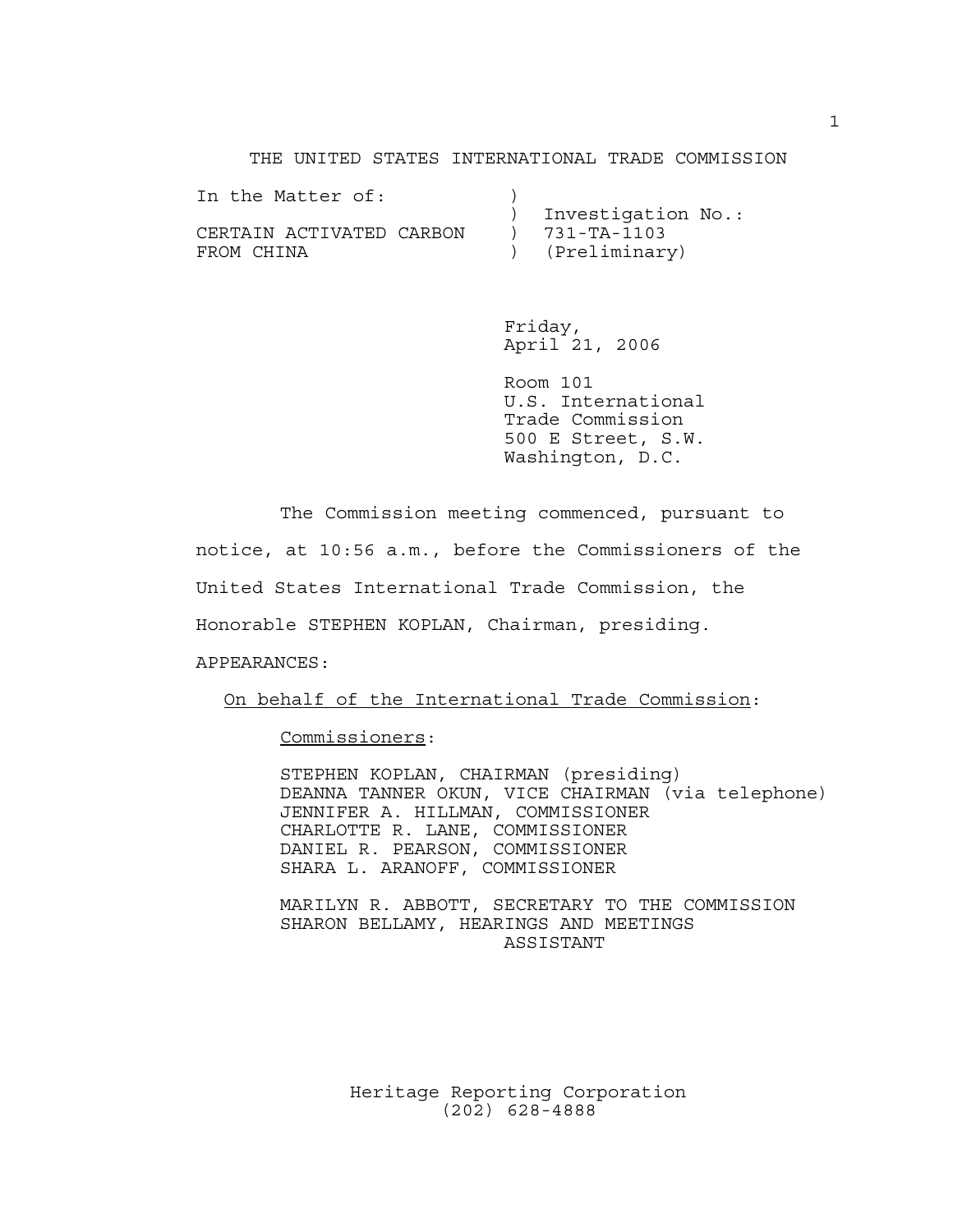$Stat:$ 

JAMES MCCLURE, INVESTIGATOR PHILIP STONE, INDUSTRY ANALYST CATHERINE DEFILIPPO, ECONOMIST CHARLES YOST, ACCOUNTANT KAREN DRISCOLL, ATTORNEY DAVID FISHBERG, SUPERVISORY INVESTIGATOR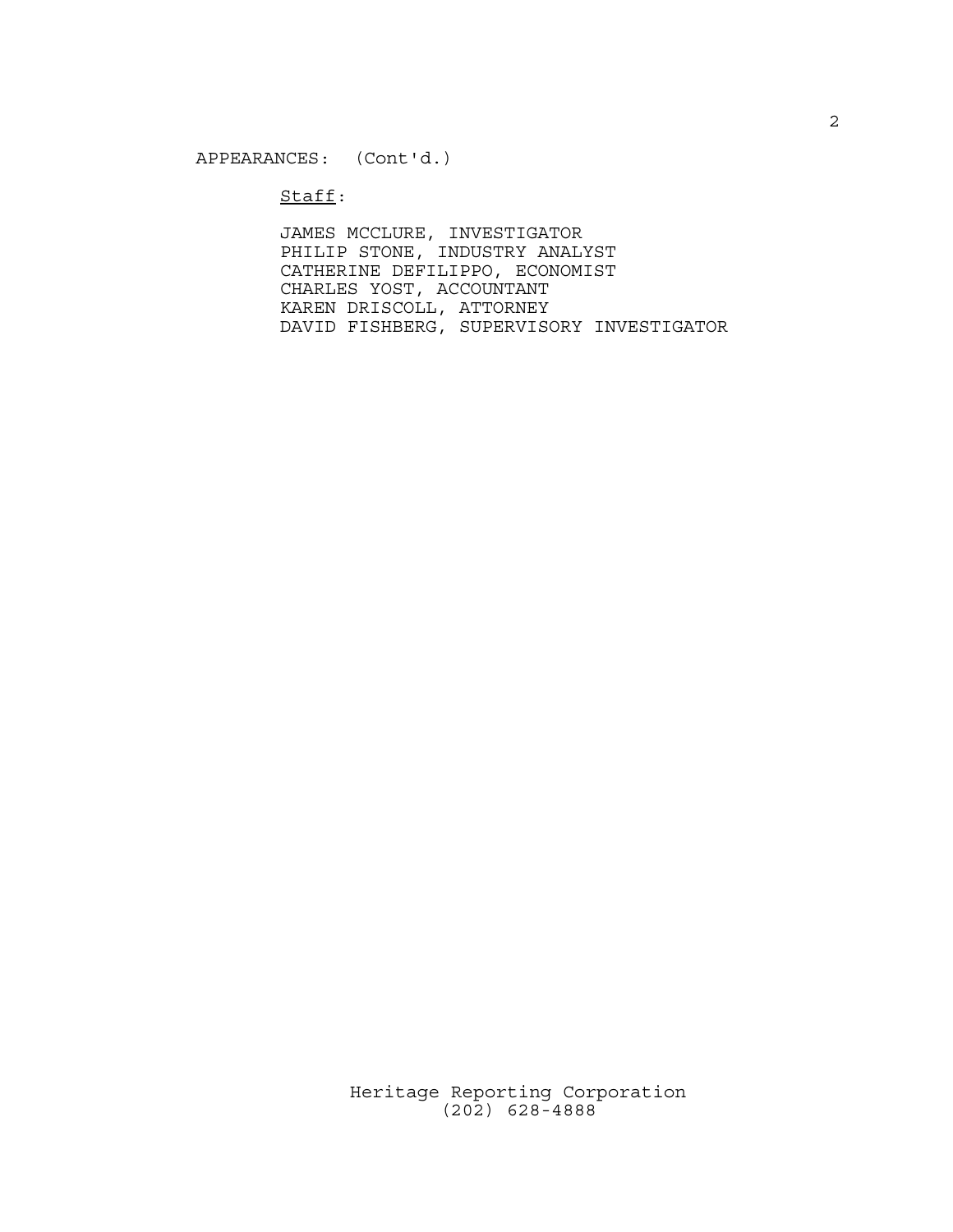## I N D E X

3

| Meeting called to order                                                                            |   |
|----------------------------------------------------------------------------------------------------|---|
| Agenda for Future Meeting:<br>none                                                                 | 4 |
| Minutes: April 4, 6, and 19, 2006                                                                  | 4 |
| Ratification List: 06-008                                                                          | 4 |
| Outstanding Action Jackets:<br>none                                                                | 4 |
| Inv. No. 731-TA-1103 (Preliminary) (Certain<br>Activated Carbon from China) - briefing and<br>vote |   |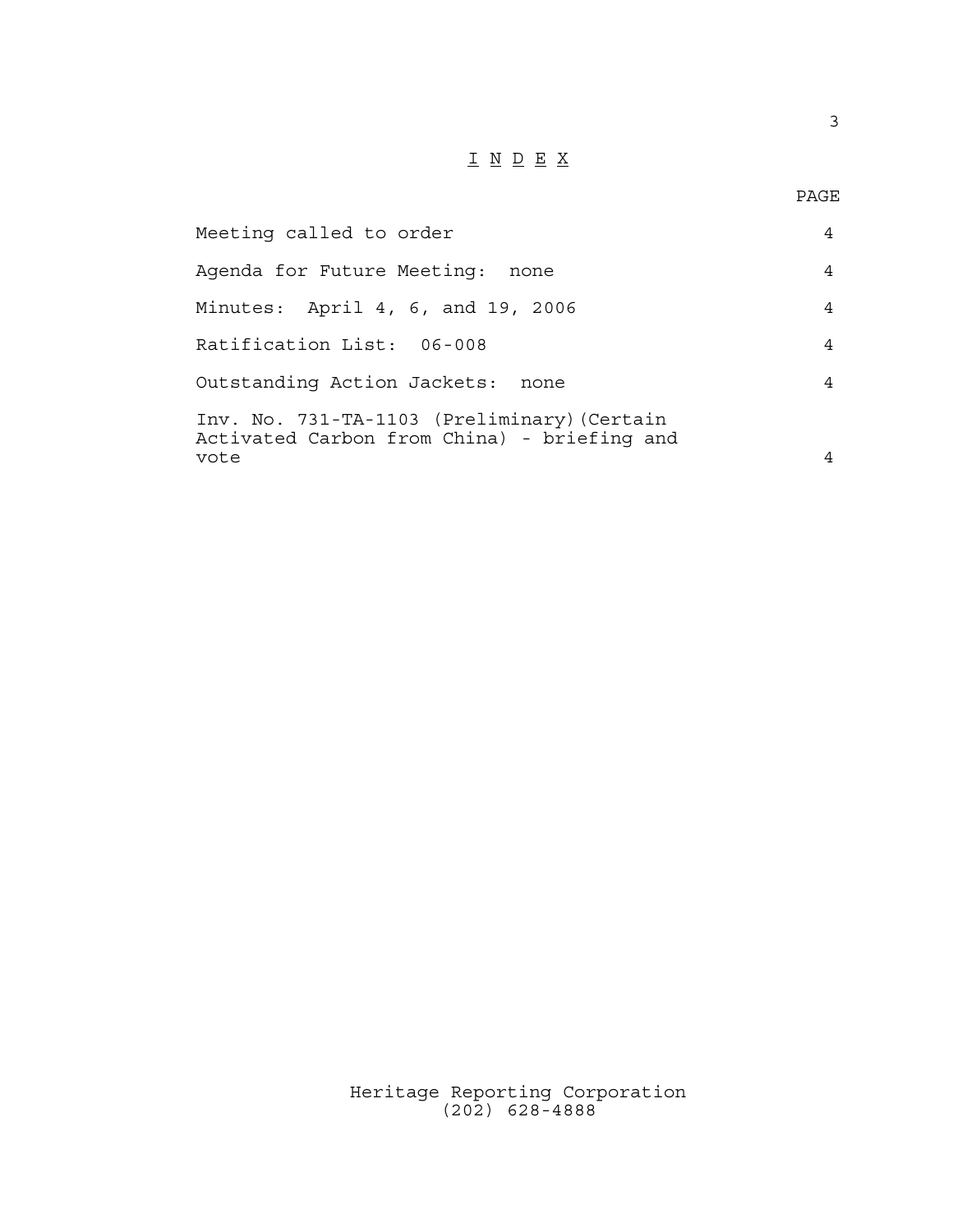| $\mathbf 1$    | $\underline{P} \underline{R} \underline{O} \underline{C} \underline{E} \underline{E} \underline{D} \underline{I} \underline{N} \underline{G} \underline{S}$ |
|----------------|-------------------------------------------------------------------------------------------------------------------------------------------------------------|
| $\overline{2}$ | (10:56 a.m.)                                                                                                                                                |
| $\mathfrak{Z}$ | CHAIRMAN KOPLAN: Good morning.<br>This                                                                                                                      |
| 4              | meeting of the U.S. International Trade Commission                                                                                                          |
| 5              | will please come to order.                                                                                                                                  |
| 6              | I understand that Vice Chairman Okun is                                                                                                                     |
| 7              | participating by telephone today. Good morning.                                                                                                             |
| 8              | VICE CHAIRMAN OKUN: Good morning.                                                                                                                           |
| 9              | CHAIRMAN KOPLAN:<br>I understand there is no                                                                                                                |
| 10             | agenda for future meetings. Is there any objection to                                                                                                       |
| 11             | approval of the minutes of April 4, 6, and 19, 2006 or                                                                                                      |
| 12             | Ratification List 06-008?                                                                                                                                   |
| 13             | (No response.)                                                                                                                                              |
| 14             | CHAIRMAN KOPLAN: Hearing none, they are                                                                                                                     |
| 15             | approved.                                                                                                                                                   |
| 16             | We will now turn to the briefing and vote in                                                                                                                |
| 17             | Investigation No. 731-TA-1103 (Preliminary) (Certain                                                                                                        |
| 18             | Activated Carbon from China). Welcome, Mr. McClure.                                                                                                         |
| 19             | MR. MCCLURE:<br>Thank you, Mr. Chairman.                                                                                                                    |
| 20             | CHAIRMAN KOPLAN: Are there any questions                                                                                                                    |
| 21             | for the staff?                                                                                                                                              |
| 22             | (No response.)                                                                                                                                              |
| 23             | CHAIRMAN KOPLAN: Are there any additions or                                                                                                                 |
| 24             | corrections to the staff report?                                                                                                                            |
| 25             | MR. MCCLURE: Mr. Chairman, Jim McClure,                                                                                                                     |
|                | Heritage Reporting Corporation<br>$(202)$ 628-4888                                                                                                          |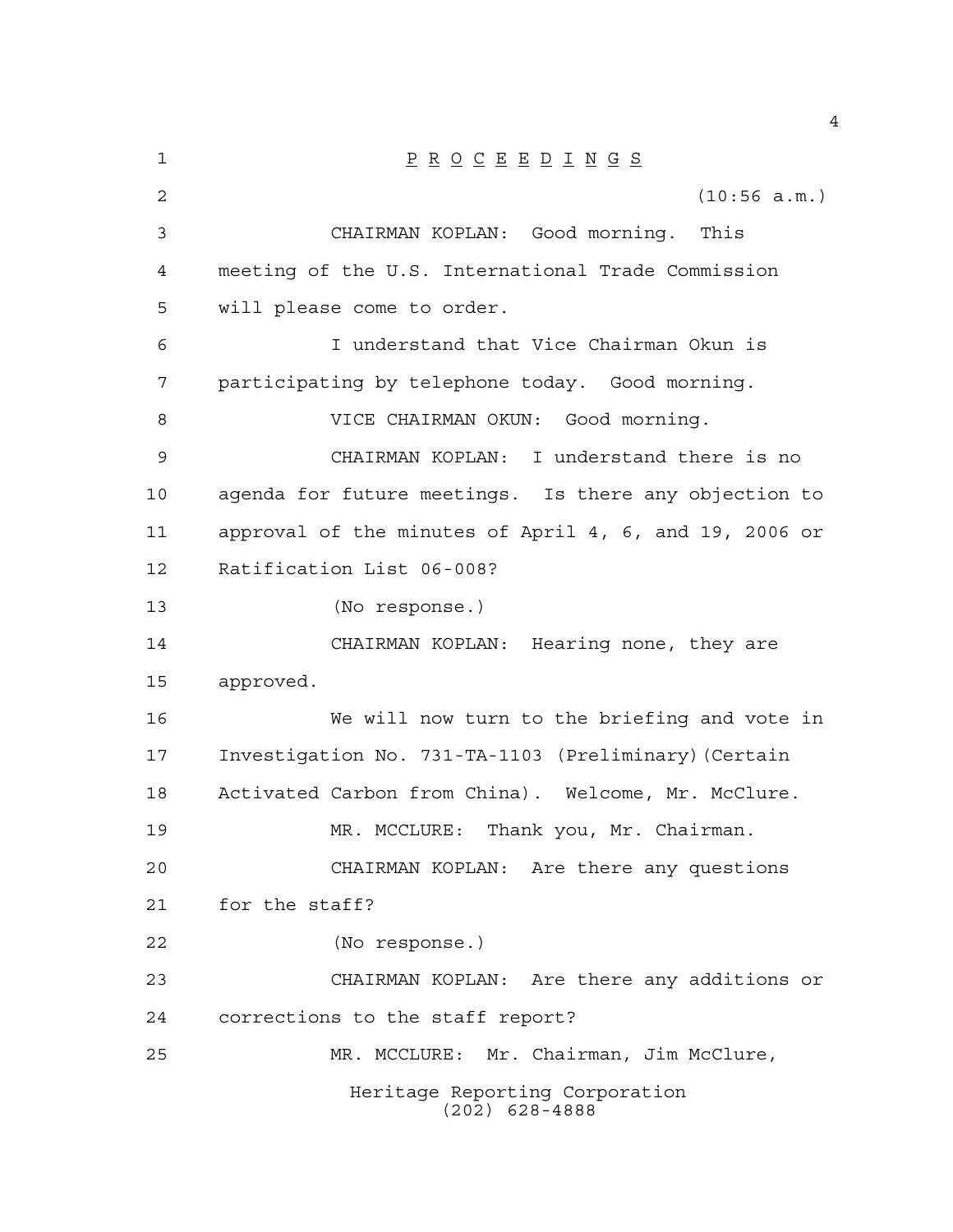Heritage Reporting Corporation (202) 628-4888 Office of Investigations. There are no additions or deletions to the report. CHAIRMAN KOPLAN: Thank you. Are there any objections to approval of the staff report? (No response.) CHAIRMAN KOPLAN: Hearing none, it is approved. Madame Secretary, will you please call the roll? MS. ABBOTT: Commissioner Hillman. COMMISSIONER HILLMAN: I vote in the affirmative. MS. ABBOTT: Commissioner Aranoff. COMMISSIONER ARANOFF: I vote in the affirmative. MS. ABBOTT: Commissioner Pearson. COMMISSIONER PEARSON: I vote in the affirmative. MS. ABBOTT: Commissioner Lane. COMMISSIONER LANE: I vote in the affirmative. MS. ABBOTT: Commissioner Koplan. CHAIRMAN KOPLAN: I vote in the affirmative. MS. ABBOTT: Commissioner Okun. VICE CHAIRMAN OKUN: I vote in the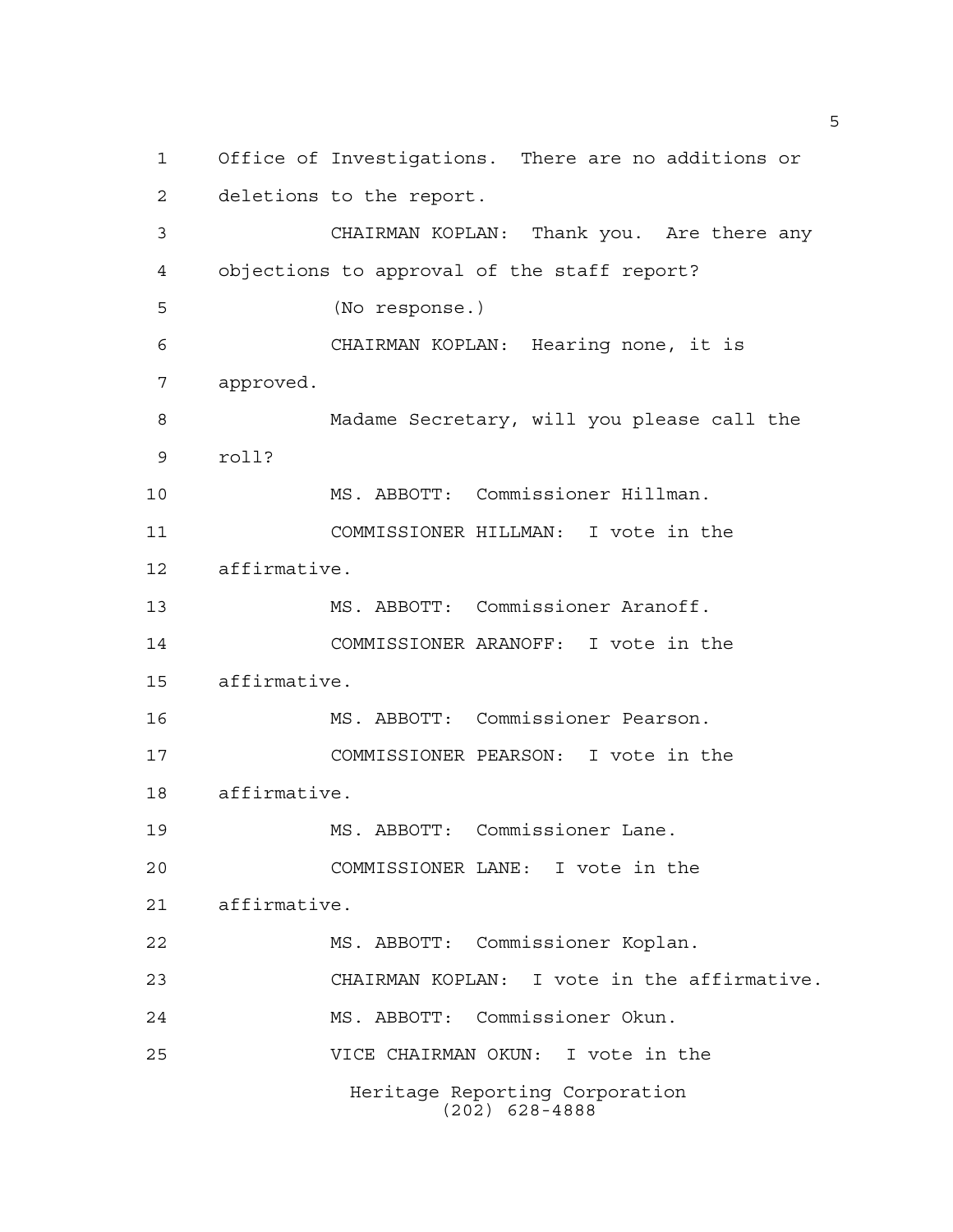affirmative.

 MS. ABBOTT: Mr. Chairman, the Commission has reached an affirmative determination in this investigation. CHAIRMAN KOPLAN: Thank you, Madame Secretary. Further information regarding this determination will be in the press release. Commissioners' opinions are currently scheduled to be transmitted to the Department of Commerce on or before April 24, 2006. I want to thank the staff that has assisted us in this investigation. Understanding that there is no other business before the Commission, this meeting is adjourned. (Whereupon, at 10:58 a.m., the Commission meeting was adjourned.) //  $20 /$  $21 /$  $22 / /$  $23 / /$  $24 /$ //

Heritage Reporting Corporation (202) 628-4888